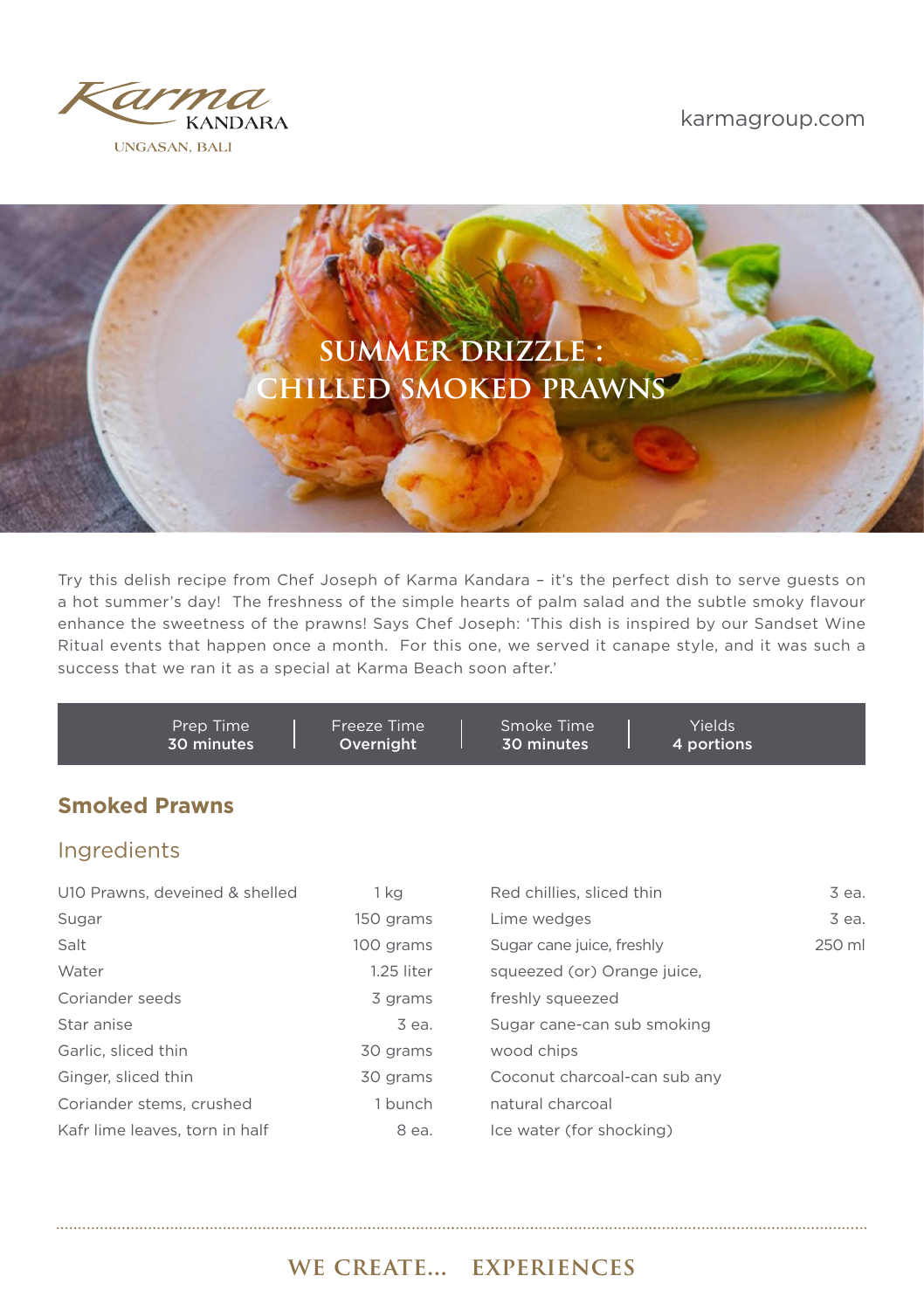### karmagroup.com





- In a small pot combine 1/3rd of the water with sugar, salt, dried spices, garlic and ginger. Bring to just under a simmer stirring until the sugar and salt have dissolved.
- Remove from heat and transfer to a storage container large enough for prawns.
- Let stand for 20 minutes to macerate the flavours.
- Add the remaining water, sugar cane juice, coriander stems, kaffir lime leaves, chillies.
- Place the prawns in the brine, cover and refrigerate for 3 hours.
- Once the three hours is up, remove the prawns from the brine, rinse under cold water and pat dry on a paper towel.
- Lay the prawns flat in a perforated pan or colander and wrap entirely with plastic wrap.
- Place in the freezer overnight. This step is important.

## Technique Technique The Next Day- Part 2

- Set the hot smoker to 91 degrees Celsius per manufacturer's instructions.
- We use coconut charcoal to get our smoker going. Once the desired heat of 91 degrees is reached, we add the sugar cane or smoking chips.
- Remove the FROZEN prawns from the freezer, unwrap and place directly in the smoker still FROZEN.\* (see below). Do not place directly over the heat source.
- After about 20 minutes (no peeking- you'll let the smoke out). Check the prawns for desired doneness. Ideally they should still be opaque in the centre.
- Give or take an additional ten minutes, remove the prawns from the smoker and place directly in the ice shock water to cool quickly.
- Once cooled all the way through the centre, remove from shock water, pat dry with a paper towel and place in a storage container until ready to serve.

\*By placing the prawns in the smoker frozen two things happen. First, they take longer to cook which means you have more control in preventing them from over cooking- always a good thing! Second smoke tends to "stick" more to frozen items such as ice. You get a more smoke-forward smooth flavour!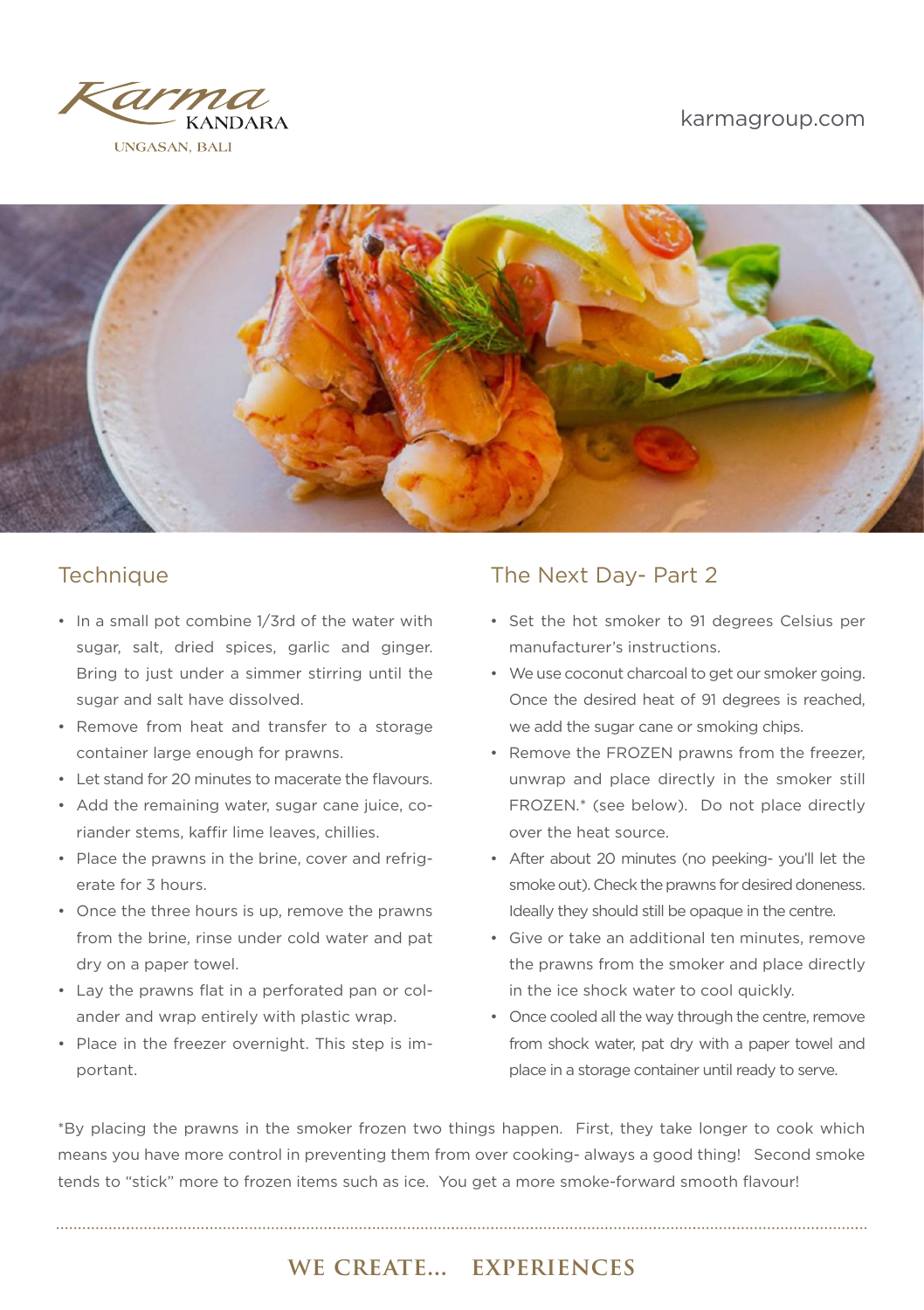

### karmagroup.com



# *\*Ultra Fun Side note:*

*I've only smoked two things starting from frozen- prawns and olive brine! If you love dirty martinis, you have to try a Smoked Dirty Olive Martini. Drain your favourite olives into a bowl- I prefer pitted Castelvetrano from Sicily. Save the olives for the cocktail! Place the brine in ice cube trays and freeze overnight. Once frozen, set your hot smoker to 91 degrees Celsius. Place the olive brine ice cubes in a solid heat proof dish and smoke away! After 40 minutes you will have a wonderful smoked olive brine. Remove from the smoker and chill in the fridge until ready to shake or stir- whatever your preference is!*

Now that all the technical stuff is done, it's time to prepare the hearts of palm salad and it's super easy!

## **Hearts of Palm Salad**

## Ingredients

| Hearts of palm, fresh, sliced | 60 grams | Lemon juice, freshly         | $15 \text{ ml}$ |
|-------------------------------|----------|------------------------------|-----------------|
| ultrathin on a mandolin       |          | squeezed                     |                 |
| Red cherry tomatoes, sliced   | 15 grams | Extra virgin olive oil - the | 35 ml           |
| into rings                    |          | best you can find!           |                 |
| Yellow cherry tomatoes,       | 15 grams | Salt & white pepper to taste |                 |
| sliced into rings             |          | Avocado slices for garnish   |                 |